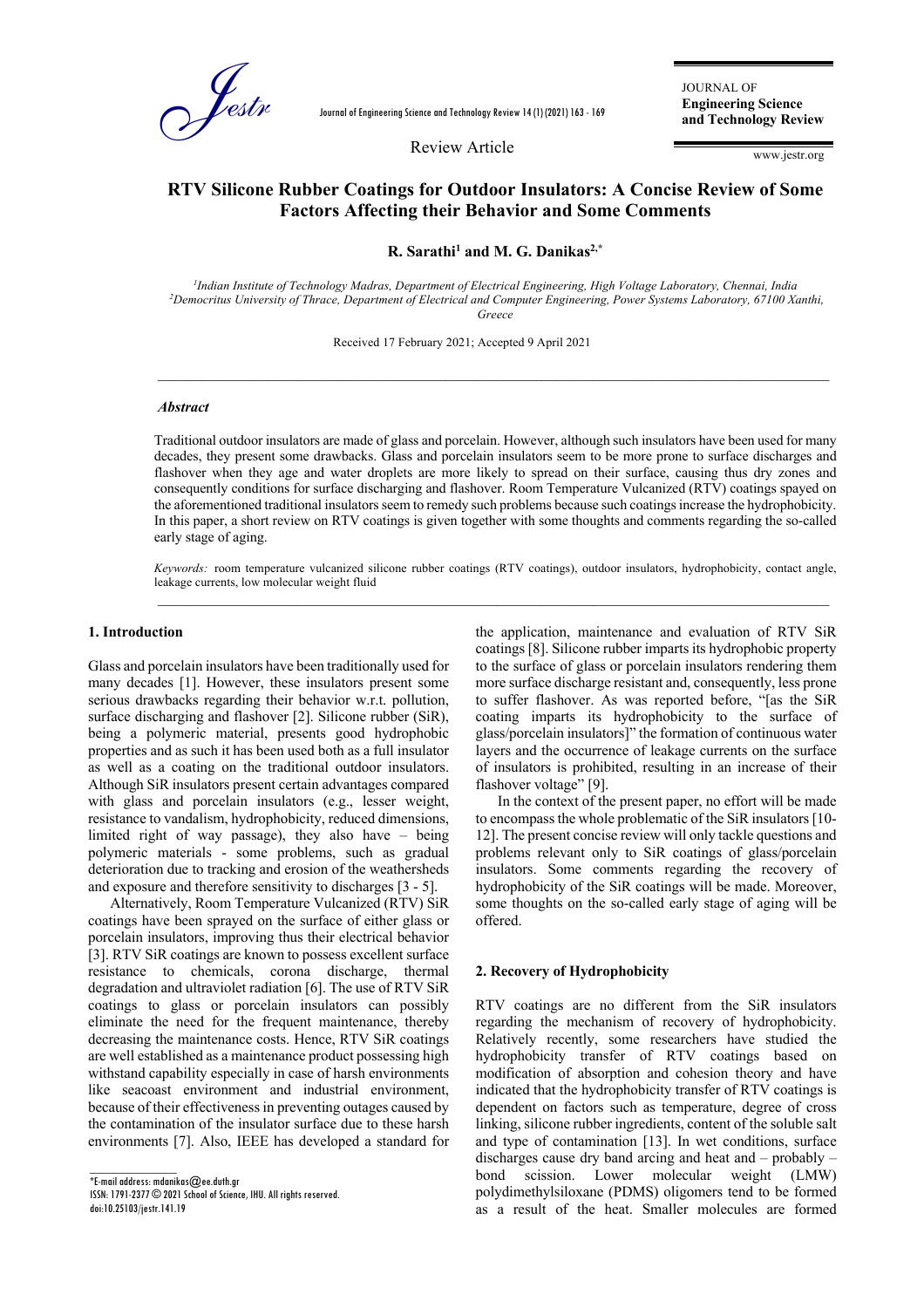concomitant with crosslinking of the remaining body of the polymer at the surface. Such oligomers, under certain conditions, may diffuse to the surface of the coating as erosion occurs [14]. As was noted, possible chemical alterations due to heat from dry band arcing are, 1) instantaneous chemical dissociation of the surface at very high temperatures, and 2) slow dissociation through chemical reactions due to conduction of heat into the coating (scission and interchange of bonding or of chains, hydrolysis of siloxane bonds and hydrocarbon groups, oxidation of hydrocarbon groups and crosslinking of siloxane bond, pyrolysis) [3, 15, 16].

A great advantage of RTV coatings is that they can be applied to already existing insulators, i.e. there is no need for replacement of insulators already in service. RTV coatings can be applied after adequate cleaning of the already existing insulators. Such coatings can offer a long-term solution [17, 18]. This, however, does not imply that RTV coatings do not have their own limitations. They can deteriorate in the presence of discharges.

## **3. RTV Coating Composition and Thickness**

RTV (Room Temperature Vulcanizing) process is involved in the conversion of polymer or rubber into a long-lasting material. RTV SiR coating is a liquid polymer layer that vulcanize inside a flexible rubber layer when exposed to moisture [19]. As was noted, RTV coatings consist of a polydimethylsiloxane (PDMS) polymer, a reinforcing filler, PDMS fluid, alumina trihydrate (ATH) filler, colorant pigment, a crosslinking agent, condensation catalyst and an adhesion promoter [19]. Of these components, ATH filler is an inorganic filler helping to reduce tracking and to increase erosion resistance, thereby providing the long-term ability in limiting the leakage current and preventing flashover [20]. The thickness of such coatings must not exceed 1 mm and it was reported that the optimum thickness is between 0.3 and 0.5 mm. Thicker coatings increase the thermal resistance and, consequently, render more difficult the conduction of heat away from the insulator [19]. As was noted elsewhere, excessive thickness does not necessarily imply good adherence to the ceramic surface, while not enough coating may result in areas left uncoated [21]. In [21] was also noted that the two basic requirements for a satisfactory performance of RTV coatings is the lasting hydrophobicity and the resistance to erosion and to surface discharges as well as the coating process itself.

RTV coatings act more effectively in polluted conditions than in clean and dry conditions. As was noted, material composition and dielectric strength are the two vital factors determining the performance of an RTV coating [22]. As was reported before [19], the optimum RTV coating thickness lies between 0.3 and 0.5 mm since a coating of 0.339 mm thickness gives low roughness parameters whereas a coating of 0.533 mm thickness gives the minimum erosion [23]. In yet another study, the authors suggested an optimum thickness of 0.2 mm and they attributed it to the thermal characteristics of the material. They also pointed out that with such coatings the problem is not so much tracking but material erosion [24].

It is expected that the quantity of LMW fluid depends on coating thickness, i.e. its quantity is greater in thicker coatings than in thinner coatings. It is also expected that a thicker coating can maintain its hydrophobicity for a longer period of time than a thinner coating. However, as was pointed out in [19], a thicker coating may develop more intense discharges

for the same applied electric stress than a thinner coating. Therefore, as was reported in earlier research, an optimum thickness may exist, which may be beneficial for a longer time [25]. As was noted above [19], ATH filler is one of the constituents of RTV coating. It was reported that smaller ATH particle fillers imply a longer expected lifetime of RTV coating because they give a better heat conduction and a smoother coating surface. It was reported that the optimum ATH particle filler is at 4.5  $\mu$ m [26]. (It should be noted here that ATH filler has some limitations, namely that it breaks down at  $220^{\circ}$  C in an irreversible dehydration whereas silica coatings also breakdown and loose mass but at  $400^{\circ}$  C and beyond. Moreover, silica filler is not sensitive to moisture uptake and forms chemical bonds with the host matrix thereby improving strength, reducing porosity and further improving adhesion to substrates [27]). The optimum RTV coating thickness was found to be at 0.38 mm, agreeing this respect with later research [19, 23]. It was remarked, however, that the lifetime of RTV coating depends on various factors, such as LMW content, rate of diffusion to the surface of LMW fluid, thermal conductivity, surface roughness, type of substrate, ATH particle size, amount of ATH, electric stress level, coating thickness and pollution conditions [26]. Thicknesses of RTV coatings between 0.3 mm and 0.6 mm were also reported in [28] and between 0.3 mm and 0.5 mm in [29, 30].

### **3. RTV Coatings and Contact Angle**

Silicone rubber presents in general a contact angle that exceeds  $90^\circ$ . This has been noted quite early [3]. Given silicone rubber's hydrophobicity, such a large contact angle prevents somehow the spreading of water droplets on the insulating surface and thus renders more difficult arcing and flashover [3, 31, 32]. The contact angle of an RTV coating is inexorably linked to its recovery of hydrophobicity. The recovery in turn is dependent on the LMW fluid that is available in the coating. Soxhlet extraction provides a good method to determine the amount of LMW fluid left in a sample of RTV coating. It was shown that after several years of service and after an initial decrease of LMW fluid, there was an asymptotic trend showing a stabilization of the LMW fluid in the coating. Even under severe pollution, LMW fluid was present in the coating which means that such an asymptotic trend may be a reasonable criterion for the longevity of a coating [33]. The contact angle is influence by the chemical constitution of the RTV coating, and it was found that addition of silica in the composition improves the contact angle and the performance of RTV coating [34].

The contact angle results after salt-fog test have reflected a recovery of hydrophobicity on the RTV coated surface after aging [35]. The authors of [35] have mentioned that the time lapse taken for hydrophobicity recovery was around 5 hours. The reorientation of hydrophobic methyl groups towards the surface is reported as the main reason for the recovery of hydrophobicity.

 Thermal cycling may have an effect on contact angle and especially on the transfer ability of LMW fluid to the surface of an RTV coating. According to [36], during thermal cycling treatment, more channels for transfer of LMW fluid may be formed and they may facilitate the evaporation and diffusion of LMW fluid leading to a competitive mechanism of the easier transfer of LMW fluid and the reduction of LMW fluid in the bulk. When the treatment time is short, the easier transfer for LMW silicone fluid dominates the transfer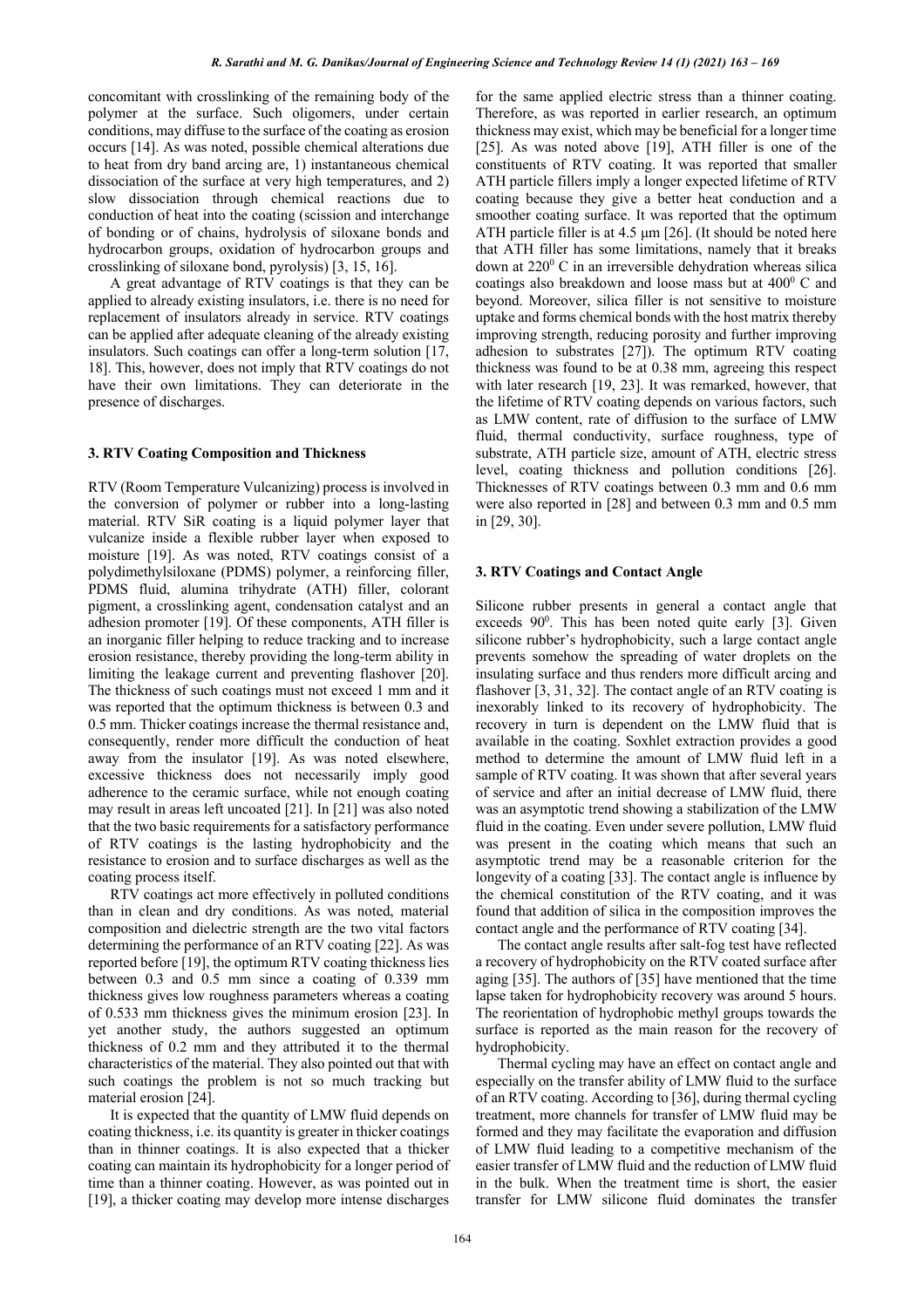process because there are enough available LMW components. With the increase of the treatment time, the reduction of LMW silicone fluid is dominant. Consequently, - because of all these - there will be an effect on contact angle. Agreeing with [36], the researchers of [37] pointed out that a higher ambient temperature favors the transfer of hydrophobicity and the transfer of LMW fluid from bulk to pollutants greatly increases – and thus the contact angle when the temperature rises from  $50^{\circ}$ C to  $55^{\circ}$ C.

Investigating superhydrophobic coating surfaces, some researchers found that by increasing the coating thickness the water droplet repellency decreases. They attributed this to the increasing smoothness of the surface by increasing thickness, which in turn renders easier the spreading of water droplets [38]. One, however, tends to believe that there may be some antagonistic factors between increasing thickness and – because of it– larger quantities of LMW fluid available in the bulk of the coating [39]. The question of contact angle is intimately related to hydrophobicity recovery. If one considers the RTV coating as a "reservoir" of LMW fluid, what will be the pollution conditions which will render hydrophobicity very difficult or even impossible (and consequently with a smaller contact angle)? Is there a 'fatigue' process which will eventually make the RTV coating surface less hydrophobic? [40] Such questions are pertinent in view of earlier work [41, 42], where there were suggestions that such a 'fatigue' process may actually exist.

## **4. RTV Coatings and Leakage Currents**

Leakage currents are closely linked to the formation of dry zones, surface deterioration as well as to the process of the final flashover [2, 43]. It is true that final flashover must be expected when there is a maximum leakage current [44]. Leakage current values depend on the variations of ambient conditions and the pollution accumulated [45]. Increasing levels of leakage current can be measured as the pollution accumulation increases over the insulators [45].

The leakage current development is suppressed on RTV coated insulating surfaces compared to uncoated surfaces due to reorientation of hydrophobic methyl groups towards the surface [15]. This suppression of leakage current development is strongly influenced by the environmental conditions. The coated surfaces in various environments will reorientate according to their local micro-environment for minimizing the interfacial-free energy with the surrounding water [46]. Leakage current propagation results in dry band arcing and tends to accelerate the aging of coatings [15]. During dry band arcing, thermal energy penetrates into the bulk of the coating and break the side and main chains of the PDMS molecule. The broken side chains result in low molecular weight silicones or the short PDMS molecules which tend to diffuse towards the surface. Even after the RTV SiR coating completely loses its hydrophobicity, it recovers after a short time period and suppress the development of leakage current. This is because of the reorientation of the hydrophobic methyl group towards the surface and the diffusion of low molecular weight PDMS from the bulk to the surface [47]. Hence, RTV SiR coatings with their ability to suppress leakage current, help in inhibiting the occurrence of flashover phenomenon [48].

RTV coatings have a beneficial effect on leakage currents since they reduce their values significantly. A comparison between a 150 kV porcelain insulator and a 150 kV with RTV coating porcelain insulator reveals that the latter has leakage currents values about 10-15 times smaller than the former [49, 50]. It is noted, however, in [49, 50] that RTV coatings in demanding coastal conditions have a useful lifetime of at least 5 years. Investigating the effect of RTV coatings, other researchers reported that RTV coated insulators withstood much higher levels of contamination when compared with porcelain. Moreover, the recorded flashover voltage – with RTV coating - was about 20 kV higher for the 230 kV class insulators as well as for the 69 kV class insulators at different operating voltages and for the range of ESDD (Equivalent Salt deposit Density) levels of 0.1 mg/cm<sup>2</sup> up to 0.7 mg/cm<sup>2</sup> [51]. Yet, other researchers reached more or less the same conclusions, namely that coated insulators offer smaller leakage currents for a range of voltages and consequently higher flashover voltages than non-coated insulators [52]. In [52], it was also reported that the leakage current depends on the insulator surface condition and that the leakage current waveforms were strongly distorted from the sinus wave due to the presence of harmonic components especially  $5<sup>th</sup>$  and  $7<sup>th</sup>$ components as results of the non-linear behavior of the insulator. As was noted before, the distorted leakage current waveform is also due to the presence of discharges on the insulator surface and especially during dry band arcing [53]. In conjunction to [53], it has been much earlier reported that with salt and mineral deposits which are formed during dry band arcing in a salt-fog environment, the development of leakage current is not only dependent on the temporary loss of hydrophobicity but also on the extent of the deposited layer, i.e. on the surface condition [54]. Reference [55]. suggests a somehow more cautious approach regarding RTV coated insulators for 200 kV DC lines. However, their study, although it suggests a rising of leakage current with time, it does not discourage from the use of RTV coating for HVDC lines. In agreement with previous studies, [56] reported that the energy loss in RTV coated insulators is about 59-66% to that of porcelain insulators (as energy loss is the energy dissipated during a certain period of time and is given as the integral of the voltage applied across the insulator in kV and the time varying leakage current flowing on the insulator surface in mA). This advantage was attributed to the suppression of leakage current on the RTV coated insulator. Moreover, in [56] is pointed out that even when the hydrophobicity of the RTV coated insulator is temporarily lost, it does not permit complete wetting of the surface and therefore the flow of leakage current is less as compared to a completely hydrophilic porcelain insulator.

In a further extension of their previous work, some researchers investigated post-pin-RTV silicone rubber coated insulator and non-coated ceramic insulator for kaolin-salt polluted under clean fog at applied voltages of 10 kV, 40 kV and 60 kV in laboratory conditions [57]. They observed that the leakage current waveform was symmetrical at both polarities and that the coated insulator was far superior to the non-coated insulator regarding the recorded leakage currents. Similar observations have been made in [58], where it was also reported that the leakage current behavior depends on the season during which measurements are performed, in other words on precipitation and condensation. It was also remarked that the performance of the RTV silicone rubber coated insulators was remarkably superior to the corresponding performance of the non-coated insulators, although neither washing nor any other maintenance procedure has been performed to the coated insulators since the coatings application. In yet another study by the same research group it was noted that the coating ability to suppress the surface activity – and the leakage current activity – is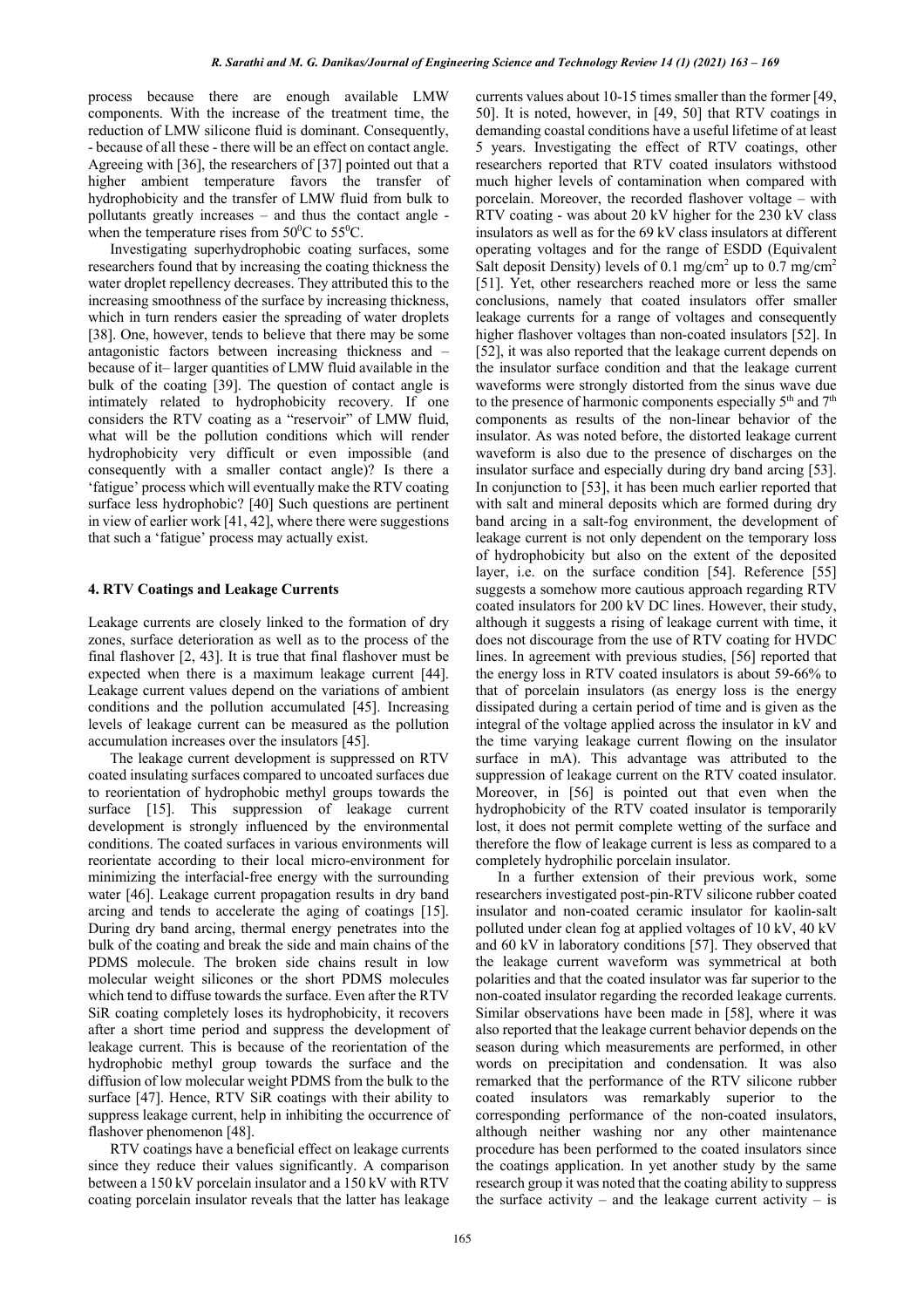strongly correlated to the hydrophobicity recovery process [59]. In an earlier study, both the limitations of the ATH filler as well as the beneficial effects of the RTV coatings were shown [60]. In that, reference [60] is in agreement with [26]. The authors of [60] showed that the reduction of leakage current does not depend on filler level in the range of 0 to 50% wt, whereas with 60% wt RTV coatings failures were observed because of poor coating preparation. All in all, however, insulators with RTV silicone rubber coatings indicated a better performance than uncoated insulators regarding the leakage currents.

## **5. RTV Silicone Rubber Coatings: How Long Can Hydrophobicity Endure?**

In [59], it is mentioned that the optimum thickness of RTV silicone rubber coating is 0.38 mm. In other studies, the thickness varies between 0.3 mm and 0.5 mm [19, 23]. No matter the slight variations between the different researchers, the truth is that the thickness is limited to some tenths of one mm. The question which may well be asked is for how long – given the limited thickness – an RTV coating may generate hydrophobicity, i.e. for how long the LMW fluid can be diffused onto the surface in order to encapsulate foreign pollutants. Studies carried out on the loss and recovery of hydrophobicity point out that hydrophobicity may be temporarily lost during outdoor service but the lost hydrophobicity can be restored after a certain period of time. Polluted RTV coating surfaces may recover hydrophobicity after some longer period than clean RTV surfaces. Hydrophobicity is temporarily lost because of some chemical reaction [61].

However, a question remains as to – depending on pollution and other factors – when a coating may recover its hydrophobicity. As mentioned, RTV coatings depend on a number of factors [19]. Nevertheless, it is reasonable to assume that a thicker coating (i.e., with more available LMW fluid) will also be subjected to more severe discharges than a thinner coating for the same applied electric stress [9]. In other words, there is a number of antagonizing factors at work regarding the LMW fluid which will eventually come onto the surface of a coating. On a laboratory level, the content of the LMW fluid decreased with increasing duration of the test in an energized salt-fog chamber, something that may be attributed to the creation of dry zones and dry band arcing, which are more likely to form for longer test times [62]. On the other hand, the content of LMW fluid increased with increasing recovery time in air after the test in the energized salt-fog chamber, possibly because of the diffusion of silicone fluid from the bulk of the coating to its surface during recovery time [63]. The aforementioned diffusion of LMW fluid is usually formulated according to the following equation:

$$
M_t / M_0 = 4(Dt/\pi l^2)^{1/2}
$$
 (1)

where,

 $M_t$  is the change in mass after time t,  $M_0$  is the initial mass, t is the time, D is the diffusion coefficient and l the RTV coating sample thickness [4]. In [9], it was pointed out that Eq. (1) assumes that the diffusion coefficient D is constant suggesting thus that if the weight loss is plotted a a function of  $t^{1/2}$  the graph will be a straight line 9as all other parameters in Eq. (1) are constant). This, however, is not always correct since a number of parameters come into play. Eq. (1) is based on Fick's law but the latter is not necessarily applicable because the LMW fluid diffusion is a complex phenomenon [9]. An alternative to Eq. (1) was developed and presented in [9]. However, the equations developed in [9] – both as twodimensional as well as three-dimensional expressions – are rather complicated.

To return to the initial question "how long can hydrophobicity endure?" in a RTV silicone rubber coating, we think the answer is not an easy one. It depends, among others, on coating thickness, on the quality of adhesion of the coating on the ceramic surface, on pollution conditions, on the service electric stresses, on possible mechanical/thermal effects and on the chemical and morphological structure of the coating [64]. This is certainly a question in need of an answer since RTV coatings find applications in more and more demanding conditions [65].

## **6. Some Further Comments and Proposals for Future Research**

Some work on indoor insulation regarding the 'early stage of aging' was reported in various publications [66-69]. The 'early stage of aging' may give ample warning as to the state of an insulation and is characterized by some elementary chemical deterioration and the set-in of micro-discharges. Detection of the 'early stage of aging' is of importance for the monitoring of insulation systems. Such observations were not only confined to indoor insulation but also to outdoor insulation, as some earlier research has shown [70, 71]. It would be interesting if part of the work being done would concentrate also on some 'early aging phenomena' regarding the RTV coatings. This would probably help in the direction of longevity of such coatings as well as to better understand the workings of hydrophobicity recovery.

In the context of the present concise review, no reference was made to the influence of corona discharges on hydrophobicity and its possibility of recovery. The beneficial effects as well as relevant questions concerning the RTV silicone rubber coatings should also be thoroughly investigated regarding corona discharges since it was reported that the application of RTV silicone rubber coatings reduce the electric field stress on the cap and the pin regions of the insulator [72]. Furthermore, an analysis of RTV silicone rubber coating surface deterioration, contact angle variation and diffusion of LMW fluid onto the surface under different voltage profiles should be done in view of earlier work [73].

Considerable work has been done on porcelain, glass and composite SiR insulators in tropical areas. The influence, among others, of algae was studied. It has been pointed out that although porcelain and glass insulators show increased levels of leakage currents and diminishing flashover voltages in the presence of algae, SiR insulators indicated a better performance, although the latter were also affected by algae [74]. A possible future work would be to further investigate the influence of algae on RTV coated insulators. Moreover and in view of modern techniques (such as visible spectral imaging and laser-induced breakdown spectroscopy), relevant work must continue regarding the detection of severity of defects on the surface of RTV coated insulators [75, 76], as well as on the uniform spraying of RTV coatings on an insulator surface  $[19, 77]$ . Last but – certainly – not least, continuing efforts must be undertaken in order to further investigate the addition of nanoparticles into RTV coatings. As polymer nanocomposites show a most promising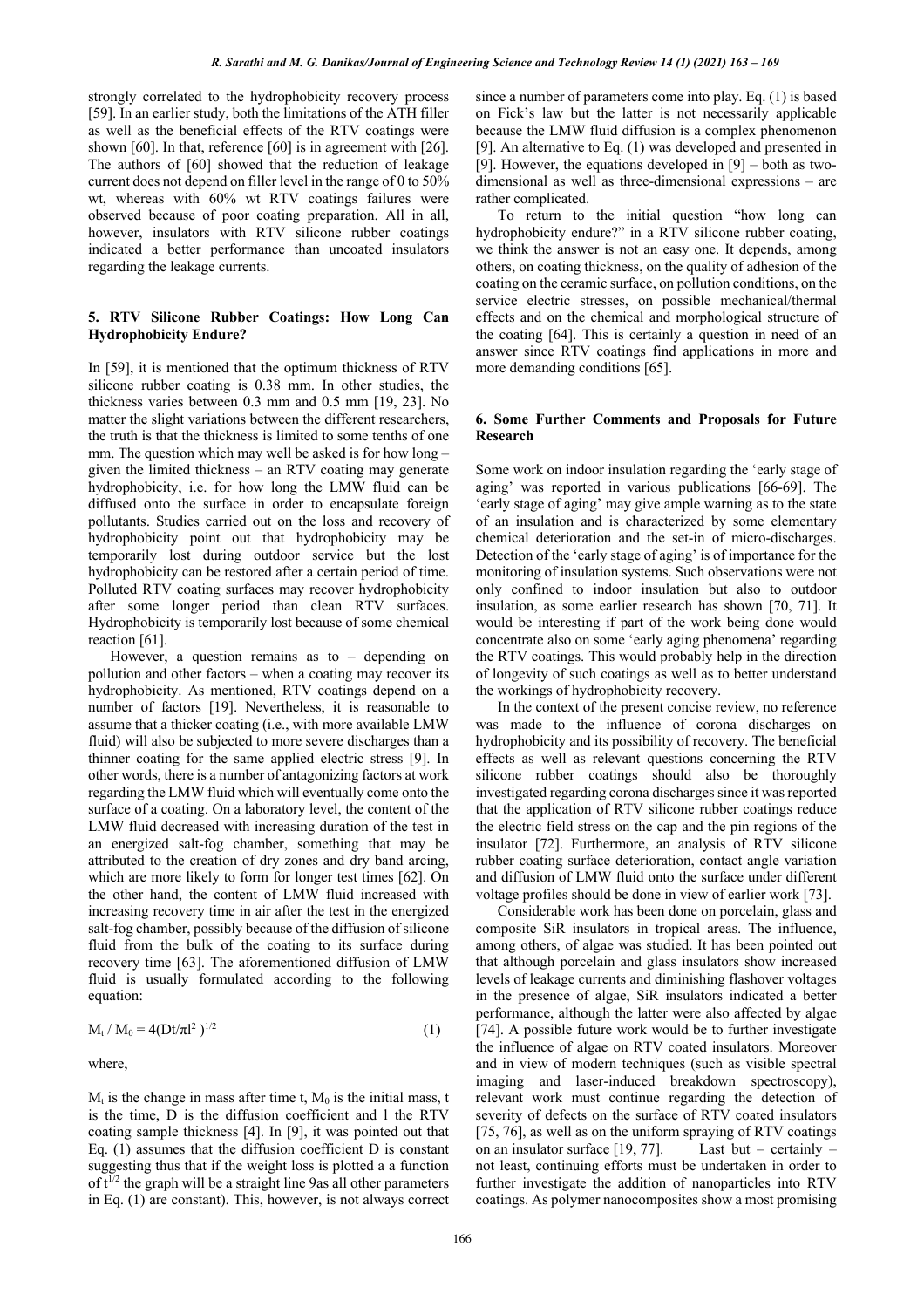prospect for various high voltage applications [78], further efforts should concentrate on how to improve the long term performance of RTV silicone rubber coatings with nanoparticles in different pollution environments [80].

## **7. Conclusions**

Some aspects of the RTV silicone rubber coatings have been studied in the context of this short review. Aspects, such as RTV composition, the possibility of hydrophobicity recovery, contact angle and the crucial role of leakage currents have been referred to. Certain problems of RTV silicone rubber coatings, such as the optimum thickness of such a coating, have been thoroughly studied and solved. One of the tantalizing questions is the problem of duration of hydrophobicity in such thin coatings, i.e of the continuing possibility of LMW fluid diffusion onto the surface of the RTV coating and its formulation since the present approach – based on Fick's law – is not adequate. In view of the advent of polymer nanocomposites in the recent decades, more effort must be undertaken in order to further improve the performance of the RTV coatings.

This is an Open Access article distributed under the terms of the Creative Commons Attribution License.



### $\mathcal{L}_\text{max}$  , and the set of the set of the set of the set of the set of the set of the set of the set of the set of the set of the set of the set of the set of the set of the set of the set of the set of the set of the **References**

- 1. T. J. Gallagher, A. J. Pearmain, "High Voltage: Measurement, Testing and Design", Eds. John Wiley & Sons, New York, USA, 1983
- 2. D. Kind, H. Kaerner, "High-Voltage Insulation Technology", Eds. Friedr. Vieweg & Son, Braunschweig, Germany, 1985
- 3. R. S. Gorur, "High voltage insulation technology", Control and Dynamic Systems, Vol. 44, pp. 131-191, 1991
- 4. W. T. Starr, "Polymeric outdoor insulation", IEEE Transactions on ElectricalInsulation, Vol. 25, No. 1, pp. 125-136, 1990
- 5. J. S. T. Looms, "Insulators for High Voltages", Eds. Peter Peregrinus, London, UK, 1988
- 6. E. A. Cherney, A. El-Hag, S. Li, R. S. Gorur, L. Meyer, I. Ramirez, M. Marzinotto, J. M. George. "RTV silicone rubber pre-coated ceramic insulators for transmission lines", IEEE Transactions on Dielectrics and Electrical Insulation, Vol. 20, No. 1, pp. 237-244, 2013
- 7. G. Zhicheng and H. Zhidong. "The developments of room temperature vulcanized silicone rubber coating and its application in China", IEEE/PES Transmission and Distribution Conference and Exhibition, vol. 3, pp. 2203-2206. 2002
- 8. IEEE Std 1523, "IEEE Guide for the Application, Maintenance, and Evaluation of Room Temperature Vulcanizing (RTV) Silicone Rubber Coating for Outdoor Ceramic Insulators", 2002
- 9. A. Theodoridis, M. G. Danikas, J. Soulis, "Room temperature vulcanized (RTV) silicone rubber coatings on glass and porcelain insulators: An effort to model their behavior under contaminated conditions", Journal of Electrical Engineering, Vol. 52, No. 3-4, pp. 63-67, 2001
- 10. J. P. Reynders, I. R. Jandrell, S. M. Reynders, "Review of aging and recovery ofsilicone rubber insulation for outdoor use", IEEE Transactions on Dielectrics and Electrical Insulation, Vol. 6, No. 5, pp. 620-631, 1999
- 11. M. Amin, M. Izadi, M. Akbar, S. Amin, "Hydrophobicity of silicone rubber used for outdoor insulation (An overview)", Reviews on Advanced Materials Science, Vol. 16, No. 1, pp. 10-26, 2007
- 12. D. Ghosh, D. Khastgir, "Degradation and stability of polymeric highvoltage insulators and prediction of their service life through environmental and accelerated aging processes", ACS Omega, Vol. 3, pp. 11317-11330, 2018
- 13. Z. Jia, H. Gao, Z. Guan, L. Wang, J. Yang. "Study on hydrophobicity transfer of RTV coatings based on a modification of absorption and cohesion theory", IEEE Transactions on Dielectrics and Electrical Insulation, Vol. 13, No. 6, pp. 1317-1324, 2006
- 14. S. H. Kim, E. A. Cherney, R. Hackam, K. G. Rutherford, "Chemical changes at the surface of RTV silicone rubber coatings on insulators during dry-band arcing", IEEE Transactions on Dielectrics and Electrical Insulation, Vol. 1, No. 1, pp. 106-123, 1994
- 15. S. H. Kim, E. A. Cherney, R. Hackam, "Suppression mechanism of leakage current on the RTV coated porcelain and silicone rubber insulators", IEEETransactions on Power Delivery, Vol. 6, No. 4, pp. 1549-1556, 1991
- 16. S. H. Kim, E. A. Cherney, R. Hackam, "Effect of dry band arcing on the surface of RTV silicone rubber coatings", Conference Record of the IEEE InternationalSympum on Electrical Insulation, June 7-10, 1992, Baltimore, USA, pp.237-240
- 17. E. Kuffel, W. S. Zaengl, J. Kuffel, "High Voltage Engineering: Fundamentals", Eds. Newness (Butterworth-Heinemann), Oxford, UK, 2000
- 18. IEEE Dielectrics and Insulation Society Committee S-32-3R, "Round robin testing of RTV silicone rubber coating for outdoor insulation", IEEE Transactions on Power Delivery, Vol. 11, No. 4, pp. 1881-1887, 1996
- 19. S. H. K. Hamadi, M. Isa, S. N. Md Arshad, Hashim, M. Othman, "Review on RTV silicone rubber coatings insulator for transmission lines", IOP Conference Series: Materials Science and Engineering, **864**, 6 pages, 2020, doi:10.1088/1757-899X/864/1/012188
- 20. R.S. Gorur, E.A. Cherney, R. Hackam, "Electrical Performance of Polymer Insulating Materials: Effect of Material and Filler Type", Annual Report on Conference on Electrical Insulation and Dielectric Phenomena, pp. 350-355, 1985
- 21. J.-M. George, "Specifying RTV silicone coatings for overhead transmission lines", INMR Magazine, https://www.inmr.com/specifying-rtv-silicone-coatings-overheadtransmission-lines/, 2021
- 22. F. A. Jamaludin, M. Z. A. Ab-Kadir, M. Izadi, N. Azis, J. Jasni, M. S. Abd-Rahman, "Effects of RTV coating on the electrical performance of polymerinsulator under lightning impulse voltage condition", PLoS One, Vol. 12, No. 11,doi: 10.1371/journal.pone.0187892, 2017
- 23. S. Ilhan, Z. Aslan, "Investigation on leakage current, erosion, and hydrophobicperformance of high-voltage insulator coatings of different thicknesses", TurkishJournal of Electrical Engineering & Computer Sciences, Vol. 28, pp. 1197-1207,2020
- 24. J. P. Holtzhausen, K. Engelbrecht, P. Pieterse, "Inclined plane tests on RTV-silicone rubber coated porcelain and cyclo-aliphatic epoxy resin samples". https://citeseerx.ist.psu.edu/viewdoc/download?doi=10.1.1.575.504 0&rep=rep1&type=pdf, 2005
- 25. H. Deng, R. Hackam, "Electrical performance of RTV silicone rubber coating of different thicknesses on porcelain", IEEE Transactions on Power Delivery, Vol.12, No. 2, pp. 857-866, 1997
- 26. H. Deng, "Electrical performance of RTV silicone rubber coatings for H. V.outdoor insulators", M. Sc. Thesis, University of Windsor, Department of Electrical Engineering, Canada, 1996
- 27. N. Arora, "RTV silicone insulator coatings Technical evaluation andperformance", Presentation at the department of Electrical Engineering, IndianInstitute of Technology Delhi, 2<sup>nd</sup> November 2016
- 28. S. M. Braini, "Coatings for outdoor high voltage insulators", Ph. D. Thesis, Cardiff University, School of Engineering, 2013
- 29. "RTV silicone rubber coatings", https://www.pacificmicrosystems.co.in/rtv-silicone-rubbercoatings.html
- 30. D. Fauziah, H. Alfiadi, Rachmawati, Suwarno, "Performances of long-term coastal field aged silicone-coated ceramic insulators under clean and salt fogconditions", Proceedings of the 2017 International Conference on High VoltageEngineering and Power Systems, October 2-5, 2017, Bali, Indonesia, pp. 51-56
- 31. M. G. Danikas, "Ageing properties of silicone rubber materials used in highvoltage composite insulators", Journal of Electrical and Electronic Engineering(Australia), Vol. 15, pp. 193-202, 1995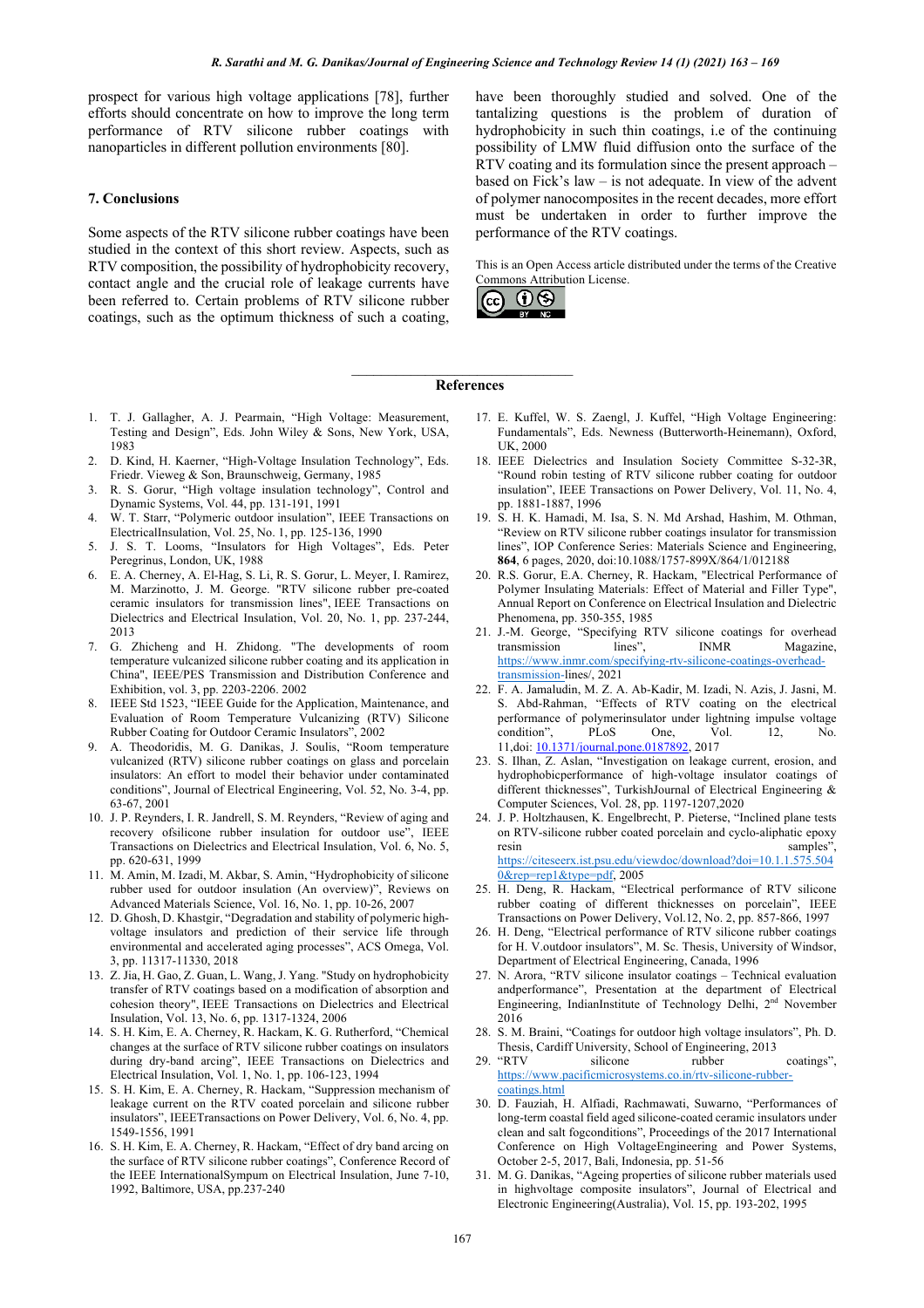- 32. H. Deng, R. Hackam, "Low-molecular weight silicone fluid in RTV silicone rubber coatings", IEEE Transactions on Dielectrics and Electrical Insulation, Vol. 6, No. 1, pp. 84-94, 1999
- 33. J.-M. George, S. Prat, F. Virlogeux, "Ageing and degradation mechanisms ofsilicone polymers used for outdoor electrical insulation", Proceedings of the 19<sup>th</sup>International Symposium on High Voltage Engineering, August 23-25, 2015,Pilsen, Czech Republic, 6 pages
- 34. H. Jazayeri, M. Ehsani, F. Farhang, "Study of silicone rubber coatings (RTV) role on improvement of ceramic insulators behavior in contaminated areas", Journal of Color Science and Technology, Vol. 2, No. 1, pp. 9-22, 2008
- 35. S. H. Kim, E. A. Cherney, R. Hackam. "The loss and recovery of hydrophobicity of RTV silicone rubber insulator coatings", IEEE Transactions on Power Delivery, Vol. 5, No. 3, pp. 1491-1500, 1990
- 36. X. Wen, X. Yuan, L. Lan, L. Hao, Y. Wang, S. Li, H. Lu, Z. Bao, "RTV siliconerubber degradation induced by temperature cycling", Energies, Vol. 10, 12 pages, doi:10.3390/en10071054, 2017
- 37. Z. Guan, K. Niu, G. Peng, F. Zhang, L. Wang, B. Lutz, "Hydrophobicity transferproperty of silicone rubber material", International Journal on Electrical Engineering and Informatics, Vol. 4, No. 2, pp. 261-275, 2012
- 38. S. A. Seyedmehdi, H. Zhang, J. Zhu, "Influence of production method, silicone type and thickness on silicone rubber superhydrophobic coatings", Progress in Organic Coatings, Vol. 90, pp. 291-295, 2016
- 39. M. G. Danikas, R. Hackam, "Low-molecular weight silicone fluid in RTV silicone rubber coatings", IEEE Transactions on Dielectrics and Electrical Insulation, Vol. 7, No. 3, pp. 461-462, 2000
- 40. M. G. Danikas, S. M. Gubanski, "Experience with the Merry-goround test",IEEE Transactions on Electrical Insulation, Vol. 27, No. 5, pp. 1058-1060, 1992
- 41. A. E. Vlastos, S. M. Gubanski, "Surface structural changes of naturally agedsilicone rubber and EPDM composite insulators", IEEE Transactions on Power Delivery, Vol. 6, No. 2, pp. 888-900, 1991
- 42. S. M. Gubanski, A. E. Vlastos, "Wettability of naturally aged silicone rubber and EPDM composite insulators", IEEE Transactions on Power Delivery, Vol. 5, No.4, 2030-2038, 1990
- 43. F. Obenaus, "Fremdschichtueberschlag und Kriechweglaenge", Elektrotechnik,Vol. 4, pp. 135-137, 1958
- 44. M. P. Verma, "Die quantitative Erfassung von Fremdschichteinfluesse", ETZ-A, Vol. 97, No. 5, pp. 281-285, 1976
- 45. J. L. Fierro-Chavez, I. Ramirez-Vazquez, G. Montoya-Tena, "Online leakagecurrent monitoring of 400 kV insulator strings in polluted areas", IEE Proceedings on Generation, Transmission and Distribution, Vol. 41, No. 6, pp.560-564, 1996
- 46. J. D. Andrade, "Polymer surface and interface dynamics: An introduction", In: Polymer Surface Dynamics, Eds. Springer US, pp. 1-8, 1988
- 47. M. J. Owen, T. M. Gentle, T. Orbeck, D. E. Williams. "Dynamic wettability of hydrophobic polymers", In: Polymer Surface Dynamics, Eds. Springer US, pp. 101-110, 1988
- 48. J. Hall, T. Orbeck, "RTV Protective Coating for Porcelain Insulators", IEEE/ PES 82 SM363-0, July 18-23, 1982
- 49. K. Siderakis, E. Thalassinakis, D. Pylarinos, I. Vitellas, "Substation pollution maintenance using RTV SIR coatings", Proceedings of World Congress on Insulators, Arresters and Bushings, May 10-13, 2009, Athens, Greece, 14 pages
- 50. K. Siderakis, D. Pylarinos, E. Thalassinakis, I. Vitellas, E. Pyrgioti, "Pollution maintenance techniques in coastal high voltage installations", Engineering, Technology & Applied Science Research, Vol. 1, No. 1, pp. 1-7, 2011
- 51. R. Gorur, "Evaluation of station post porcelain insulators with Room Temperature Vulcanized (RTV) silicone rubber coating", Final Project Report, PSERC Publication 12-19, Department of Electrical Engineering, Arizona State University, July 2012, 19 pages
- 52. Suwarno, A. B. Wibowo, "Increasing the performances of various types outdoor insulators by using RTV silicone rubber coating", International Journal on Electrical Engineering and Informatics, Vol. 4, No. 4, pp. 608-619, 2012
- 53. T. Suda, "Frequency characteristics of leakage current waveforms of an artificially polluted suspension insulator", IEEE Transactions on Dielectrics andElectrical Insulation, Vol. 8, No. 4, pp. 705-709, 2001
- 54. S.-H. Kim, "Electrical performance and surface analysis of RTV silicone rubbercoatings for H.V. outdoor insulators", Ph. D. Thesis, University of Windsor, Department of Electrical Engineering, Windsor, Ontario, Canada, 1992
- 55. M. Marzinotto, G. Lavecchia, M. R. Guarniere, A. Posati, M. Rebolini, J.-M. George, S. Prat, "DC-toughened glass insulators precoated with RTV siliconerubber- field returns from aged samples installed on HVDC lines", Proceedingsof the 2013 IEEE International Conference on Solid Dielectrics, June 30-Jule 4,2013, Bologna, Italy, pp. 170-173
- 56. V. Gholap, "Evaluation of room temperature vulcanized (RTV) silicone rubbercoated porcelain post insulators under contaminated conditions", M. Sc. Thesis,Arizona State University, 2013
- 57. Suwarno, A. Basuki, F. Lendy, Sumedi, "Improving outdoor insulator performances installed at coastal area using silicone rubber coating", Proceedings of the 2012 IEEE Conference on Condition Monitoring andDiagnosis, 23-27 September 2012, Bali, Indonesia, pp. 1143-1146
- 58. K. Siderakis, D. Agoris, "Performance of RTV silicone rubber coatings installedin coastal systems", Electric Power Systems Research, Vol. 78, pp. 248-254, 2008
- 59. K. Siderakis, D. Pylarinos, "Room temperature vulcanized silicone rubber coatings: Application in high voltage substations", in "Concise Encyclopedia of High Performance Silicones", edited by A. Tiwari and M. D. Soucek, Eds. Scrivener Publishing LLC, pp. 3- 17, 2014
- 60. S. Kumagai, M. Suzuki, N. Yoshimura, "Electrical performances of RTV silicone rubber coatings in salt-fog and rotating wheel dip tests", Transactions of IEE Japan, Vol. 121-A, No. 4, pp. 324-331, 2001
- 61. Z. Jia, S. Fang, H. Gao, Z. Guan, L. Wang, Z. Xu, "Development of RTV silicone coatings in China: Overview and bibliography", IEEE Electrical Insulation Magazine, Vol. 24, No. 2, pp. 28-41, 2008
- 62. H. Deng, R. Hackam, E. A. Cherney, "Role of the size of particle of aluminatrihydrate filler on the life of RTV silicone rubber coating", IEEE Transactions on Power Delivery, Vol. 10, No. 2, pp. 1012- 1024, 1995
- 63. S. H. Kim, R. Hackam, "Formation of silicone fluid at the surface of RTVsilicone rubber coating due to heat", Annual Report on Conference ofElectrical Insulation and Dielectric Phenomena, October 17-20, 1993, Pocono Manor, PA, USA, pp. 605-611
- 64. I. V. Tudose, M. Suchea, K. Siderakis, E. Thalassinakis, E. Koudoumas, "Comparative study on field collected samples of aged silicone rubber composite coatings for high voltage insulators", Acta Chemica Iasi, Vol.21, No. 2, pp. 93-106, 2013
- 65. X. Wei, Z. Jia, Z. Sun, Z. Guan, M. MacAlpine, "development of anti-icingcoatings applied to insulators in China", IEEE Electrical Insulation Magazine, Vol. 30, No. 2, pp. 42-50, 2014
- 66. D. Koenig, B. Mueller, "Neuere Erkenntisse ueber Vorgaenge auf feuchten Epoxidharz-Formstoff-Oberflaechen bei Hochspannungsbeanspruchung", Proceedings of 28 Internationale Wissenschaftliche Kolloquium, September1983, TH Ilmenau, Germany, Vortragsreihe "Elektrische Isoliertechnik", pp. 171-174
- 67. D. Koenig, I Quint, "recent investigations on the aging performance of wetepoxy resin post insulators stressed by surface partial discharges", Proceedingsof the 6<sup>th</sup> International Symposium on High Voltage Engineering (ISH), August1989, New Orleans, USA, paper 47.12
- 68. S. Keim, D. Koenig, "Das Verhalten von Tropfen auf polymeren Isolierdtoff-oberflaechen bei Beanspruchung mit Wechselspannung", ETG Fachbericht,Vol. 76, ("Einfluss von Grenzflaechen auf die Lebensdauer elektrischer Isolierungen"), pp. 123-128, 1999
- 69. M. G. Danikas, "Surface phenomena on resin-type insulators under differentElectrical and non-electrical stresses in the early stage of ageing", Facta Universitatis, Vol. 13, No. 3, pp. 335-352, 2000
- 70. W. Zajac, J. Winkler, "Ageing of epoxide compositions for HV outdoor insulation: Diagnostic procedures and estimation criteria", Proceedings of the6<sup>th</sup> International Symposium on High Voltage Engineering (ISH), August 1989, New Orleans, USA, Paper 47.31
- 71. N. Yoshimura, M. Nishida, M. S. A. A. Hamman, "Tracking resistance oforganic insulating materials by Merry-go-round test method", Proceedings of the  $6<sup>th</sup>$  International Symposium on High Voltage Engineering (ISH), August 1989, New Orleans, USA, Paper 47.35
- 72. S. Ilhan, "Effects of RTV coating on the discharge characteristics of a suspension glass insulator", Electrica, Vol. 19, No. 2, pp. 173-181, 2019
- 73. S. Chandrasekar, R. Sarathi, M. G. Danikas, "Analysis of surface degradation ofsilicone rubber insulation due to tracking under different voltage profiles", Archiv fuer Elektrotechnik (Electrical Engineering), Vol. 89, pp. 489-501, 2007